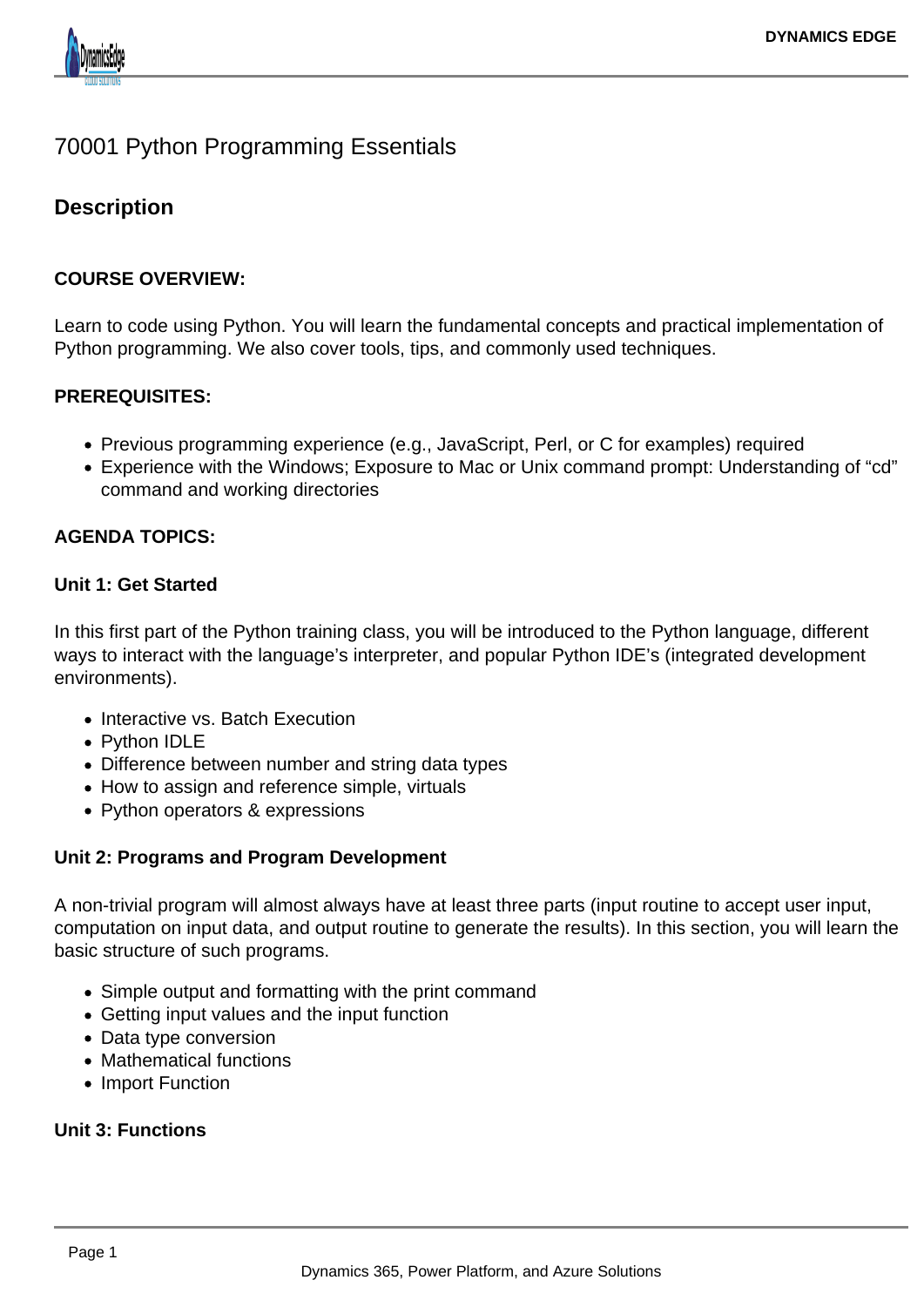

In this section, you will be introduced to Python functions and the benefits of using them in your programs.

- Understand the basic syntax of functions
- Defining & calling a function in a program
- Asserting the correctness of a function
- Write nested functions
- Using Python debugger

# **Unit 4: Python Sequences: Lists, Tuples, and Ranges**

In this section, you will learn and work with composite data types.

- Lists, tuples, and ranges
- Assignment and simple, virtuals with lists and tuples
- Common and basic operations on sequences
- Indexing & slicing
- Working with map, lambda, filter, & Boolean functions
- Incorporating sequences in loop functions

## **Unit 5: Control Flow Statements**

In this section, you will learn control statements and control flow.

- If statement and If syntax
- Relational operators
- Compound statements using if-else, if-then, if-elif
- Nested-if and deeply nested if statement
- Writing a proper if control
- Boolean operators and semantics of Boolean operators
- Control expression

# **Unit 6: Repetition Control Statements**

In this section, you will learn about loop statements and task control with count-controlled and sentinelcontrolled repetitions.

- The for statement and syntax
- Control flow of for
- The while statement and syntax
- The while loop pitfalls
- The break, else, and continue statements
- Incorporating else, break, and continue in a for loop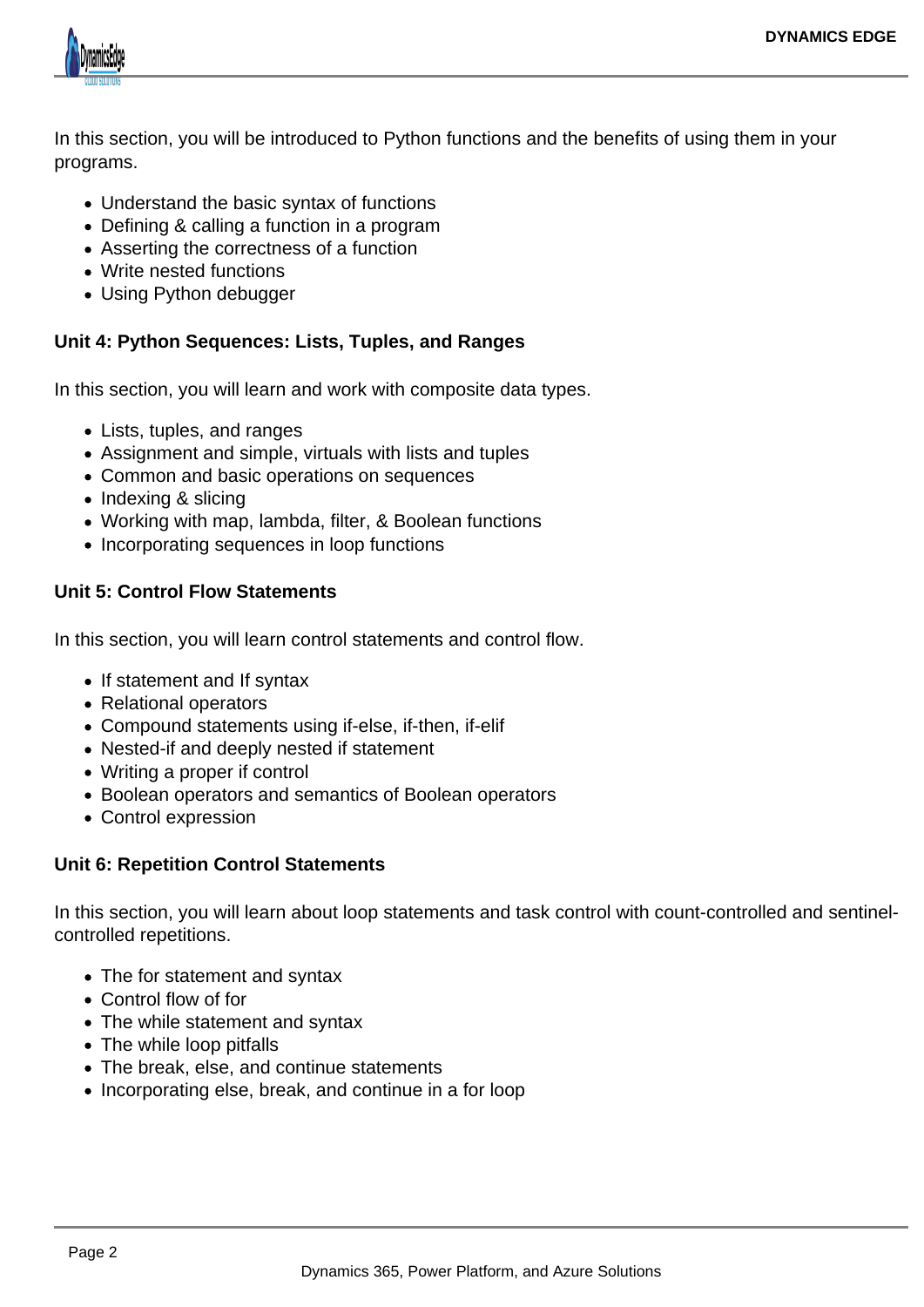

# **Unit 7: List Processing**

Here we show you how to work with and manipulate lists

- List processing
- Iterate and update a list
- The reduce function
- Nested lists
- Representing tables with nested lists
- Accessing members in lists
- List operations vs. list methods
- List operation gotchas

# **Unit 8: String Processing**

This section is dedicated to Python string processing and regex

- String processing
- Sequence operations for strings
- Using string methods
- Common string methods
- Checking input
- Regular expression and pattern matching
- The search method
- The findall and finditer methods
- The sub method

#### **Unit 9: Sets & Dictionaries**

This section introduces Python data sets and dictionaries.

- Composite data types
- Set creation
- Common set operations and methods
- Understanding dictionaries and key:value pairs
- Common dictionary operations and methods

# **Unit 10: File Input/Output**

In this section, we will be working with reading data from a file and saving the data to a file.

- Reading and saving files
- The two types of files: Text file (ASCII) and Binary
- Syntax for the open function
- The pickle module for binary files